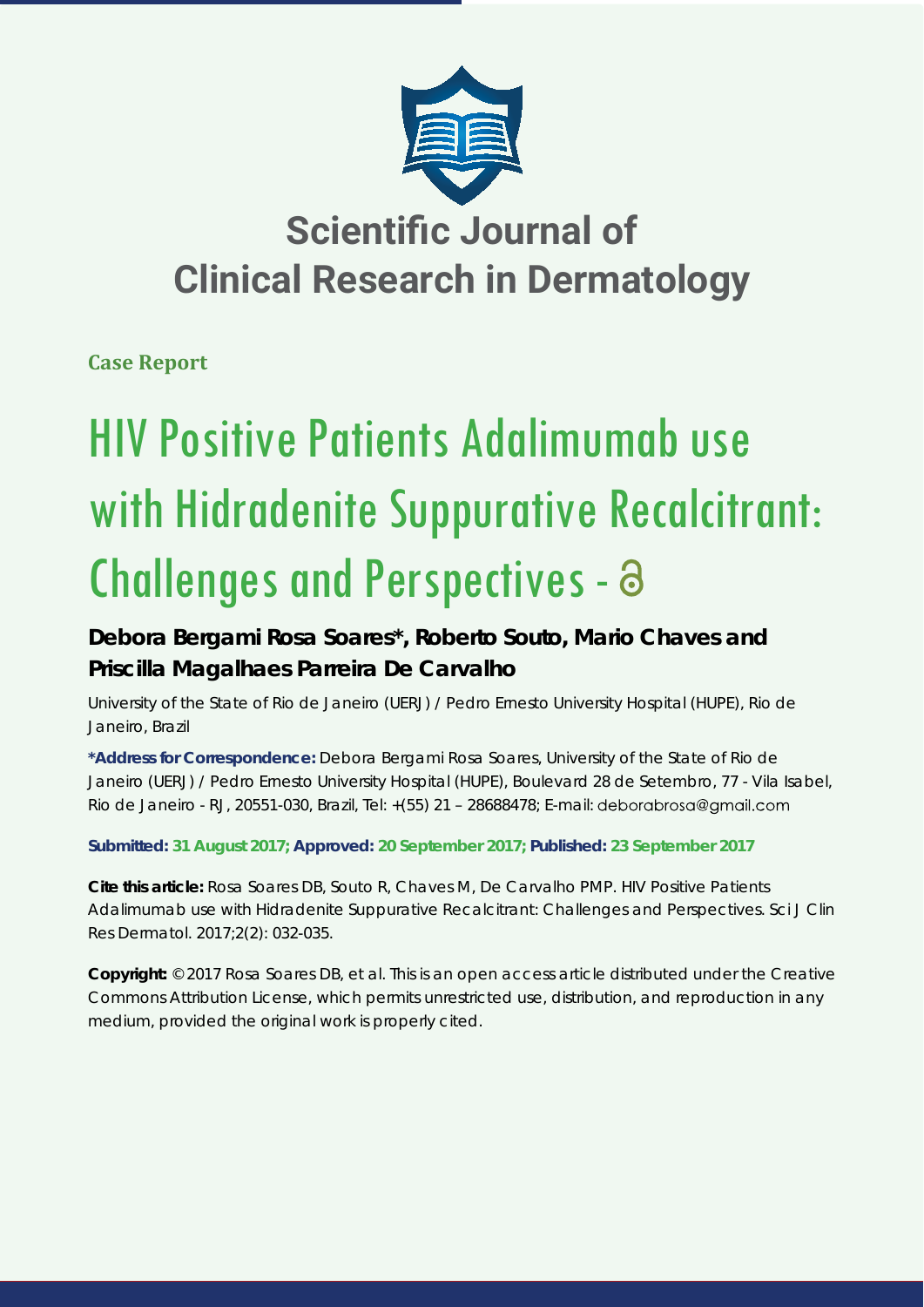#### **ABSTRACTS**

Introduction: Suppurative hidradenitis is a debilitating chronic inflammatory disease with a severity variable spectrum. Increased survival of HIV + patients after the institution of antiretroviral therapy increased the chances of this population to develop chronic diseases. Treatment of hidradenitis in HIV is highly challenging, since most available therapies target some degree of immunosuppression.

Case report: We present the case of a HIV + patient with extensive hidradenitis in the gluteal region refractory to several treatments. We chose to use Adalimumab with excellent initial response, especially in pain, pruritus (itching) and anemia, with response oscillations throughout the follow-up. There was no influence of anti-TNF alpha on viral load, CD4 or any whatsoever opportunistic infection risk.

**Conclusion:** The patient with HIV may have peculiar aspects in the course of hidradenitis, being able to present atypical and more severe clinical pictures. Immunobiologicals are possibly a therapeutic option in this disease, but studies in this population are relatively insufficient. The use of these medications in HIV + patients does not appear to significantly alter any viral load and CD4, as in the case here presented. However, more studies are vitally necessary to establish the safety and the efficacy of biological therapy in HIV and Hidradenitis patients.

#### **INTRODUCTION**

Suppurative Hidradenitis (hereafter SH) is a chronic and cicatricial disease, which entails the follicular epithelium and an apocrine gland [1]. In some cases, this condition is challenging for treatment, particularly in HIV patients, in which the immune compromise may affect the clinical course of the disease and its therapeutic response [2]. Inhibitors of the alpha Tumor Necrosis Factor (alpha-TNF) are the treatment option in several inflammatory cells, including a hidradenitis. However, medications are rarely used within HIV patients because of a theoretical risk of reactivation or induction of infections in already immunocompromised patients. We report hitherto a case of a HIV + patient with recalcitrant Hidradenitis treated with adalimumab.

#### **CASE REPORT**

Male, 50 years, smoker. Two years ago he started with an edema, nodules and fistulas in the inguinal region, perineum and left gluteus. The lesions have evolved altogether, with drainage of purulent secretion and marked pain and pruritus as well. He has undergone several topical and systemic treatments, including soaps, topical 1% clindamycin, oral antibiotics (Cephalexin, Sulfamethoxazole + Trimetropin, Amoxicillin + Clavulanate) and retinoids (Acitretin) for 2 years.

The patient did not present clinical improvement or partial involution of the clinical picture, which made the surgical treatment impossible. It evolved with progressive worsening of both lesions and symptoms, with an important impact on life quality, in addition to persistent anemia. He presented HIV + serology two years ago in regular use of ART (Lamivudine, Zidovudine and Efavirenz) with CD4 of 688 / mm3 and undetectable viral load. After the evaluation in conjunction with the infectology, we have chosen to start off subcutaneous 160mg Adalimumab on day 0, 80mg on the 14<sup>th</sup> day and 40mg on the 28<sup>th</sup> day, with maintenance of 40mg weekly.

There was a significant improvement in pain, pruritus, secretion and the appearance of the lesion after the application of the first dose. However, following the subsequent doses, the response to pain and pruritus was maintained, but recurrence was observed with new nodules, abscesses and fistulas (Figure 1). During treatment, there was a significant worsening of the lesion appearance and purulent secretion, with left leukocytosis at the expense of neutrophils, and a course of oral antibiotic (Sulfamethoxazole + Trimethoprim) was performed for 14 days with improvement of the clinical condition. After a 9-week-treatment period, we measured CD4 and viral load again. The CD4 value was  $1.111 / mm<sup>3</sup>$  and the viral load remained undetectable and there was an improvement over the anemia. The patient is being treated with Adalimumab, waiting for clinical improvement for surgical treatment.

#### **DISCUSSION**

Suppurative hidradenitis is a chronic inflammatory disease that affects the apocrine glands and the hair follicle of the axilla, inguinal region and perineum. This disorder begins with obstruction of the terminal follicular epithelium, leading to inflammation, mucopurulent discharge and scarring - with marked impairment of patients' life quality [2]. The etiology of SH remains unknown, although several triggering factors have been suggested, such as obesity, smoking, lithium, oral contraceptives and genetic components [2].

HIV might change the course of chronic diseases. Studies have shown that patients with hidradenitis and HIV may have a more severe course with atypical sites such as the face and thighs [3]. These results may be due to immune suppression in these patients, as well as endocrine disorders associated with HIV, altering the course of the disease [2]. Some of these endocrine disorders in HIV patients include: pancreatic dysfunction and diabetes, which increase the risk of infection, increased incidence of hypothyroidism, increasing the prevalence of obesity - which is as well a risk factor for developing SH and increases its severity. The increased cortisol / DHEA ratio leads to a decrease in cellular immune response and to a higher incidence of infections. The pathogenesis of these endocrinopathies includes



**Figure 1: The photos show the lesions before starting treatment with**  adalimumab, at week 2 (after the first application) and at week 14.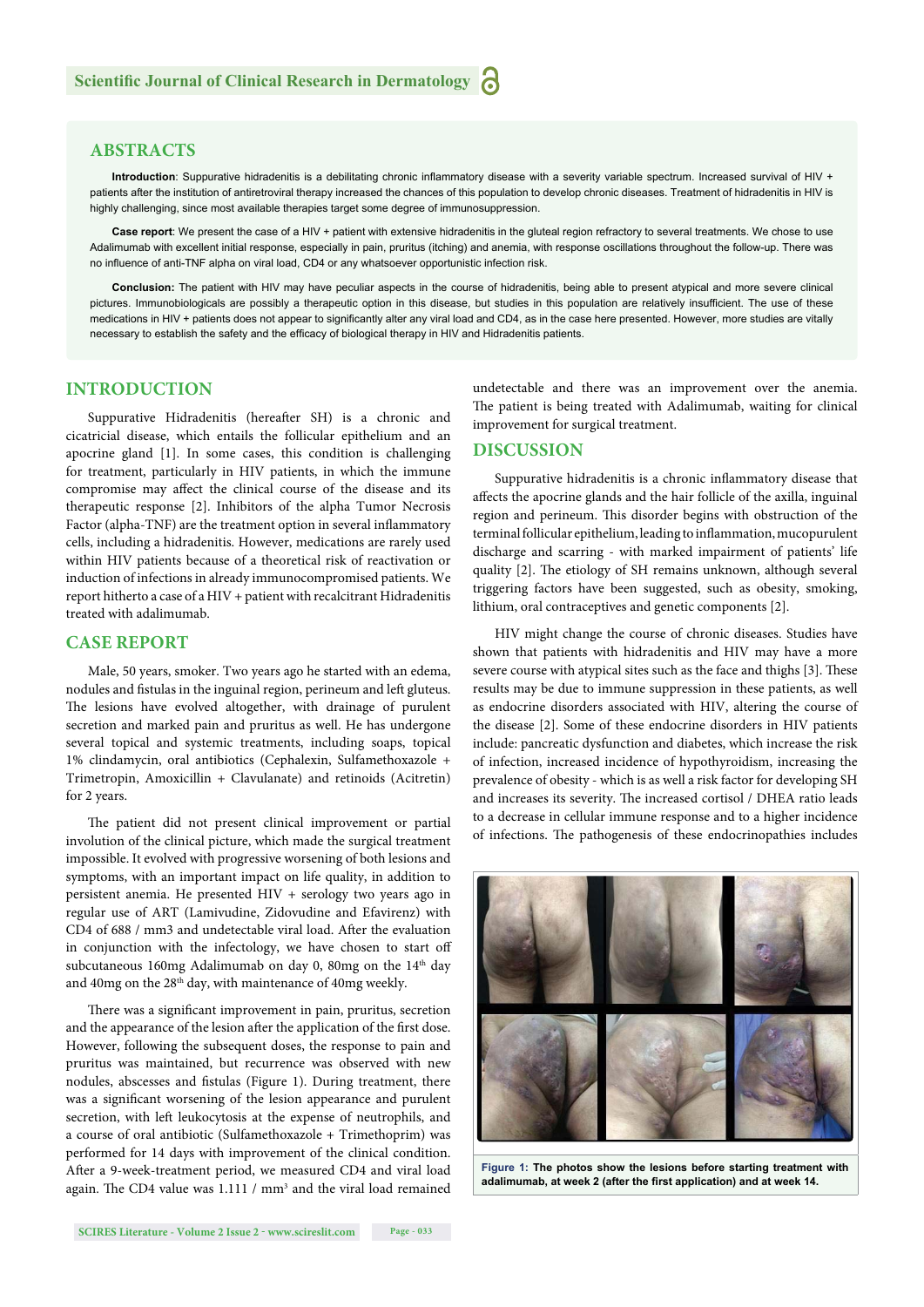#### **Scientific Journal of Clinical Research in Dermatology** a

direct infection of the endocrine glands by HIV or by opportunistic organisms [4].

People with SH and HIV, along with their prolonged life expectancy due to Antiretroviral Therapy (ART), are at risk of developing debilitating inflammatory disorders. Immunosuppressive therapy is the main pillar inflammatory diseases treatment. Notwithstanding, there is a limited number of cases documenting the use of inhibitors of the tumor necrosis alpha factor in this population [2].

The hidradenitis treatment is complex and entails topical clindamycin, systemic treatment with antibiotics or retinoids, surgery and laser. Surgery is an important pillar in this context and should be offered to all patients whenever possible [5]. Adjuvant therapy is essential and constitutes adequate control of pain and pruritus, management of secondary infections, weight reduction, and cessation of smoking [5]. In 2016 adalimumab was approved by the FDA for the hidradenitis suppurativa treatment [5].

The potential for inhibition of TNF- $\alpha$  in SH was accidentally observed in a patient undergoing an infliximab treatment with Crohn's disease in 2001 [6]. Serum and lesional TNF-α levels are significantly higher in SH patients compared to healthy control groups, which would justify its action in this disorder [7]. The dose of Adalimumab for the treatment of SH that has been shown to be effective is higher than the dose usually used in other inflammatory diseases [5]. According to Kimball, et al. [8] the recommended dose is 160mg at week 0, 80mg at week  $2<sup>nd</sup>$  and 40 mg at week  $4<sup>th</sup>$ , with maintenance of 40mg a week. Disease control usually occurs with 12 weeks of treatment [8].

The risk of active infections should be excluded when using biological therapy. The presence of bacteria in the SH has always been suspected, but their exact role in the disease is still not fully understood and in most cases the swabs are negative or represent the normal flora of the skin. Analysis of 9 prospective studies raised the possibility of a combination of failure in innate immunity triggered by the local microbiota of the skin. In this sense, what is currently believed is that SH would be a model of cutaneous microbioma disease and not a primary infectious disease [9]. Thus, patients with hidradenitis, possible candidates for anti-TNF alpha therapy should be screened for active infection in the same way as the general population.

With regard to the use of anti-TNF alpha in HIV patients, most of the studies comprise reports and case series. The most substantial data currently refer to the use of biologicals as chemotherapy in hematological malignancies related to HIV. Due to the risk of infectious complications with this therapy, the HIV + population is not usually included in randomized clinical trials for the use of biological [10].

Studies published until nowadays show that the use of anti-TNF alpha in  $HIV +$  patients does not produce significant changes in  $CD4$ count and viral load [10,11]. All patients undergoing this treatment had CD4 > 200 and undetectable viral load and were not necessarily making use of ART.

No case of Adalimumab use in HIV + patients with Hidradenite has been found in the literature until now. Stephanie, et al in a systematic review evaluated 27 HIV patients using anti-TNF alpha. From these ones, two presented hidradenitis and were treated with Infliximab. Among all the evaluated patients, no significant changes were observed in CD4 and viral load, neither were observed infectious complications [12]. Gaylis, et al in 2012 reported the largest follow-up of HIV patient with recalcitrant reactive arthritis, being treated with a TNF-alpha inhibitor. In this case, viral load and CD4 remained stable over an 11-year-use period by using Infliximab [13].

According to a recent systematic review by Fink, et al. [10] about the use of immunobiologicals in HIV patients, in the 50 years of biological therapy reported in the literature, only 03 infectious complications were identified, equivalent to the rates of the noninfected virus. Moreover, biological therapy does not appear to negatively influence viral load and CD4 [10]. The presented case is in agreement with the existing data in the literature, since the patient presented improvement of CD4, maintaining an undetectable viral load. It is also noted that although the patient presented an infectious condition during the treatment, there was a prompt response to the antibiotic therapy without any additional damage by the use of immunosuppressive therapy.

#### **CONCLUSION**

Hydradenitis presents a great life quality compromise and in HIV patients it may take place more seriously, representing a therapeutic challenge. Our study demonstrated a good initial response to Adalimumab in HIV + patients, with subsequent changes in this response throughout follow-up, without impairing CD4 and viral load levels or serious infectious complications. In addition, there seems to be more significant improvement in symptoms - pain, pruritus and discharge - as well as in laboratory tests (anemia) than in the actual appearance of the lesion. It is also worth to mention that the use of immunobiologicals does not replace surgical treatment, and this should be done whenever possible. Biological therapy is promising in the treatment of chronic inflammatory diseases and represents a therapeutic option for cases of hidradenitis; but studies with regard to HIV patients are scanty. Previously published studies have shown no significant changes in CD4 and viral load as well as demonstrate rare infectious complications. It is believed that higher quality studies are needed to ensure the efficacy and the safety of anti-TNF in hidradenitis and HIV patients.

#### **REFERENCES**

- 1. Jovanovic M, Kihiczak G, Robert A, Schwartz. Hidradenitis suppurativa overview. https://goo.gl/RLH5T1
- 2. Elahmed HH, Fernandez-Pugnaire MAF, Carrascosa JCR. Severe hidradenitis suppurative in an HIV-Positive Male: Use of multiple treatment modalities, including tumor necrosis factor blockade. AIDS patient care and STD. 2011; 25: 507-508. https://goo.gl/xXEsT7
- 3. Khambhati V, Singhal P, Marfatia YS. hidradenitis suppurativa in AIDS. Indian J Sex Transm Dis. 2010; 31: 45-46. https://goo.gl/cVtej8
- 4. Unachukwu CN, Uchenna DI, Young EE. Endocrine and metabolic disorders associated with human immune deficiency virus infection. West Afr J Med. 2009; 28: 3-9. https://goo.gl/tTBRmB
- Andersen RK & Jemec GB. Treatments for hidradenitis suppurativa. Clin Dermatol. 2017; 35: 218-224. https://goo.gl/u4Ksi9
- 6. Martinez F, Nos P, Benlloch S, Ponce J. Hidradenitis suppurativa and Crohn's disease: response to treatment with infliximab. Inflamm Bowel Dis. 2001: 7: 323-326. https://goo.gl/G7eejt
- 7. Jemec GB. Predicting response to anti-TNF-alpha treatment in hidradenitis suppurativa. Br J Dermatol 2013; 168: 233. https://goo.gl/wDoA5Z
- 8. Kimball AB, Kerdel F, Adams D, Mrowietz, U, Gelfand JM, Gniadecki R, et al. Adalimumab for the treatment of moderate to severe hidradenitis suppurativa. A parallel randomized trial. Ann Intern Med. 2012; 157: 846-855. https://goo.gl/zBSvnB